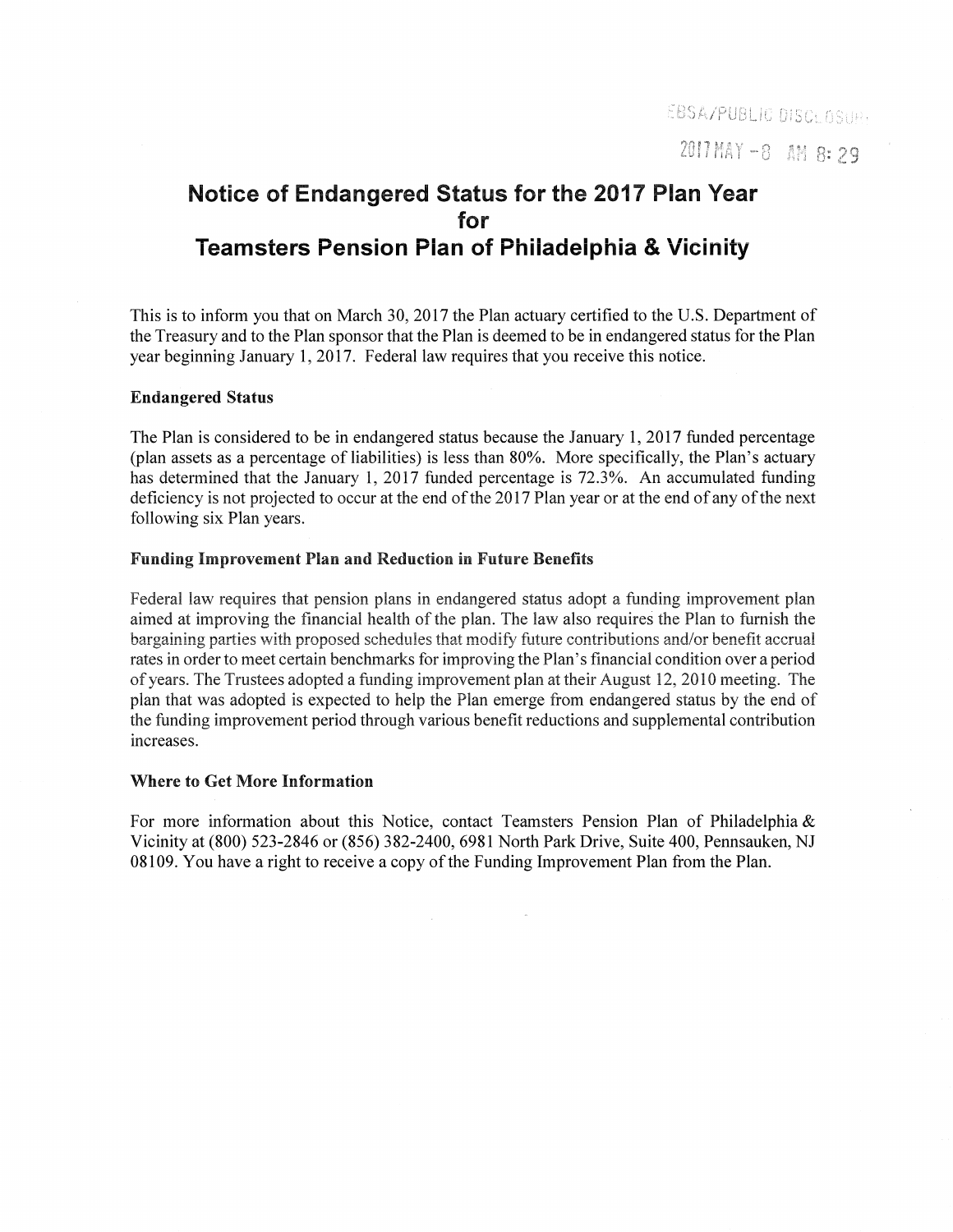# **ATTENTION TEAMSTERS PENSION PLAN PARTICIPANTS:**

# **IMPORTANT TEAMSTERS PENSION PLAN** NOTICES ENCLOSED WITH THIS MAILING

# PLEASE REVIEW UPON RECEIPT

Pennsauken, New Jersey 08109 6981 N. Park Drive, Suite 400 Philadelphia and Vicinity Teamsters Pension Trust Fund of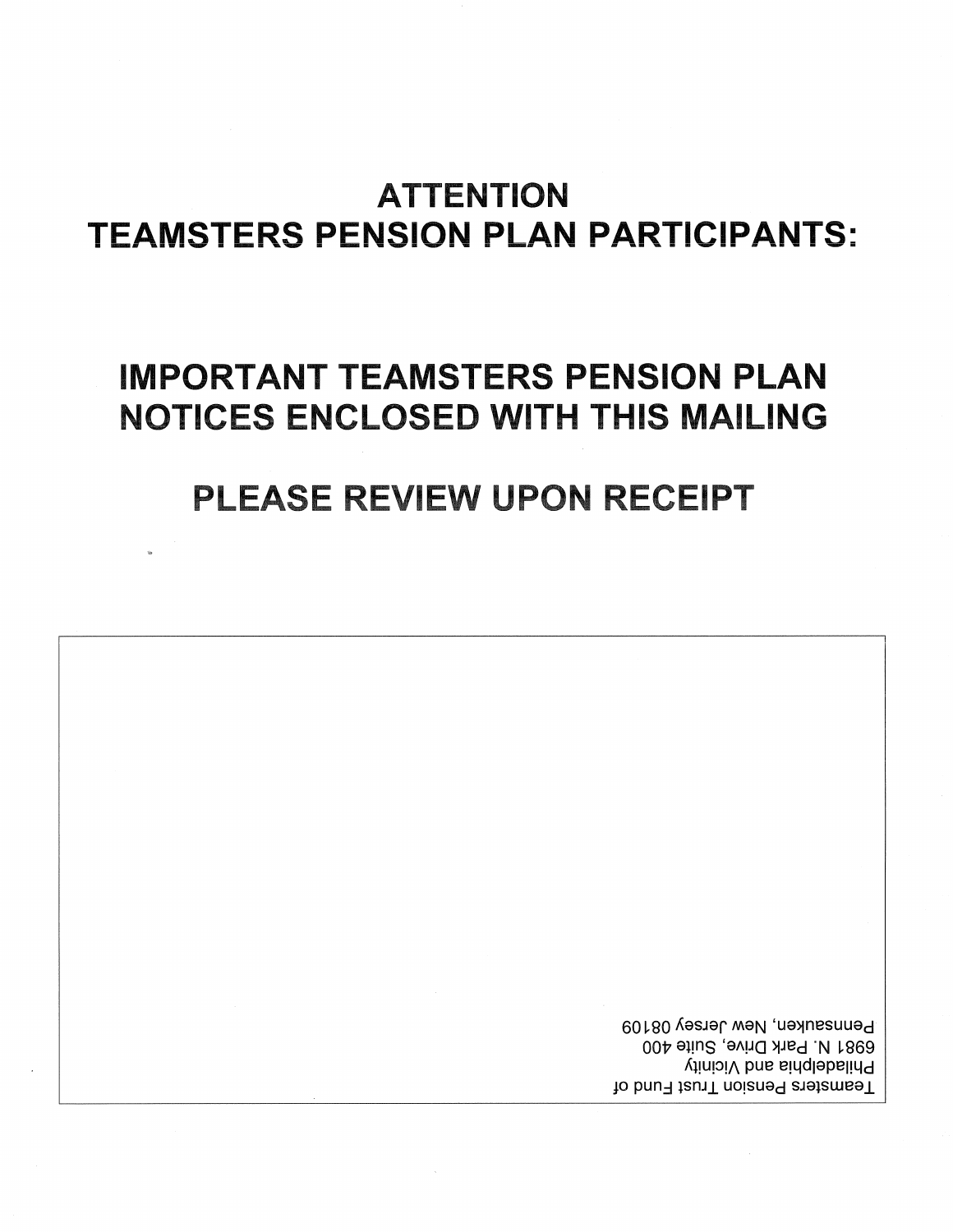

 $\bar{z}$ 

# **Teamsters Pension Trust Fund of Philadelphia and Vicinity**

6981 N. PARK DRIVE, SUITE 400 • PENNSAUKEN, NJ 08109 • (856) 382-2400 TOLL-FREE (800) 523-2846 • FAX (856) 382-2401 • www.teamsterfunds.com

Union Trustees William T. Hamilton Howard H. Wells Robert "Rocky" Bryan, Jr. Employer Trustees Bob Schaeffer, Jr. Tom J. Ventura William J. Einhorn

May 1, 2017

# CERTIFIED MAIL - RRR

U.S. Department of Labor Employee Benefits Security Administration Public Disclosure Room N-1513 200 Constitution Avenue, N.W. Washington, DC 20210

# Re: Teamsters Pension Trust Fund of Philadelphia and Vicinity EIN/PN: 23-1511735/001

Dear Madam/Sir:

Enclosed please find our Annual Funding Notice for the 2016 Plan Year, as well as the Notice of Endangered Status for the 2017 Plan Year, which were mailed on April 30, 2017 by first class mail to all Fund participants and beneficiaries, contributing employers and participating labor organizations.

Should you require any additional information, please do not hesitate to contact this office.

 $\frac{1}{\sqrt{2}}\left(\frac{1}{2}\right)^{2}$ 

WILLIAM J. EINHORN<sup>®</sup> For the Board of Trustees.

WJE:pes Enclosures

Receipt No.: 7008 1140 0001 8472 9563



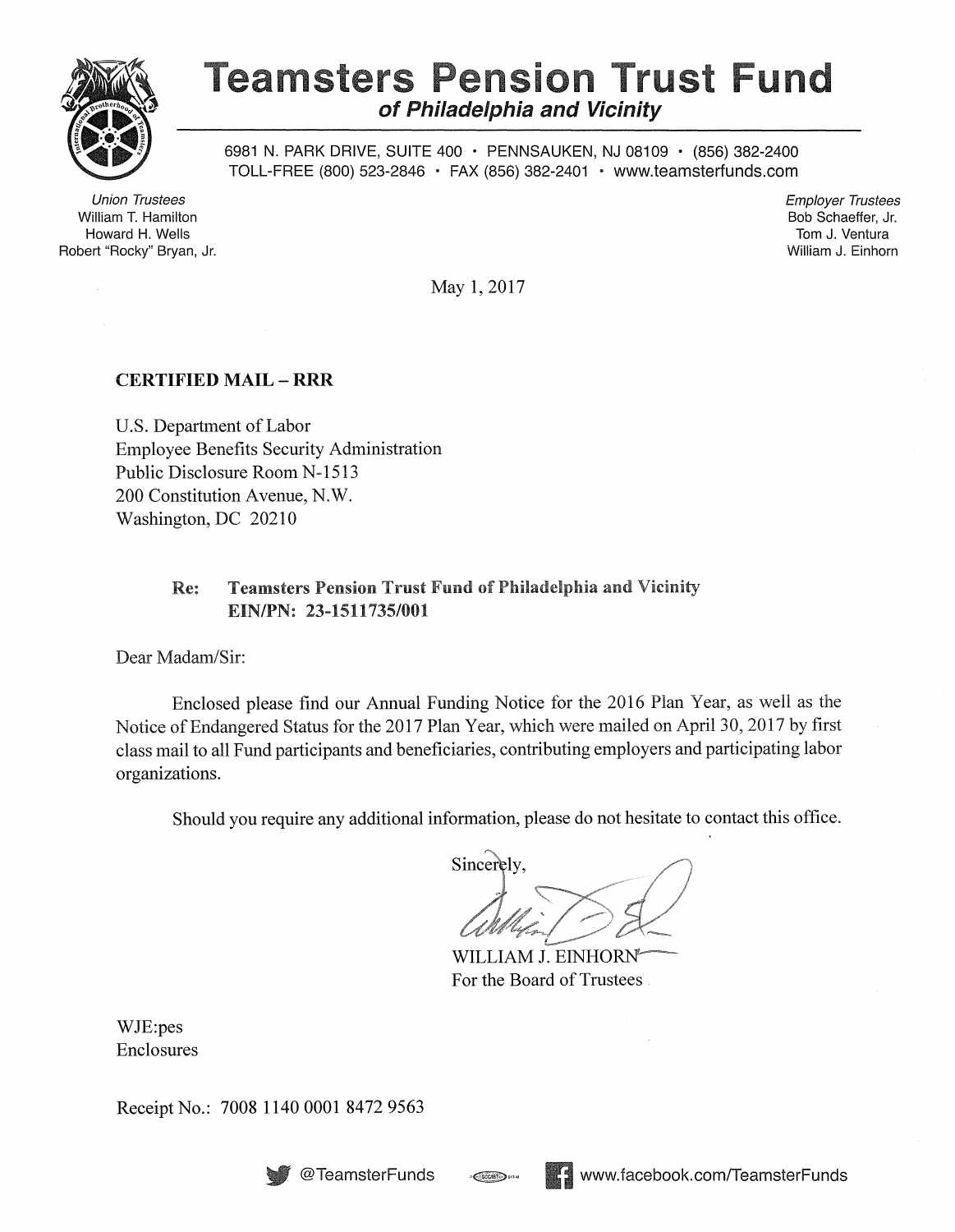

# **Teamsters Pension Trust Fund**

**of Philadelphia and Vicinity** 

6981 N. PARK DRIVE, SUITE 400 · PENNSAUKEN, NJ 08109 · (856) 382-2400 TOLL-FREE 1-800-523-2846 • FAX (856) 382-2401 • www.teamsterfunds.com

UNION TRUSTEES WILLIAM T. HAMILTON HOWARD W. WELLS ROBERT BRYAN, JR.

EMPLOYER TRUSTEES BOB SCHAEFFER, JR TOM J. VENTURA WILLIAM J. EINHORN

TO: FROM: DATE: RE: Participants and Employers Board of Trustees April 30, 2017 Important Information about Your Pension Plan

This packet contains important information about the financial status of the Teamsters Pension Plan of Philadelphia & Vicinity, including two legally-required notices:

- Annual Funding Notice for the 2016 Plan Year
- Notice of Endangered Status for the 2017 Plan Year

We know that these technical, required notices about benefits can be difficult to understand. This cover letter is intended to explain what the enclosed notices mean to you in easy-to-understand terms.

# **Background**

Pension plans like the Teamsters Pension Plan of Philadelphia & Vicinity are designed to accumulate contributions and invest them so that sufficient assets are available to pay participant pensions at retirement. It is critical that the plan be funded properly to continue providing benefits for participants. The Trustees of the plan engage consultants, including actuaries, who certify that the plan is properly funded under federal law using a series of commonly-used assumptions such as mortality rates and longterm interest rates that predict future investment performance.

As you know, during 2008 and the beginning of 2009, the US stock market and other global financial markets declined more sharply than for any time period we have experienced since the Great Depression. While the plan had diversified its assets among various types of investments, it could not avoid being affected by the severe economic downturn. Like other pension plans, the plan experienced a significant loss of assets. Since that time there has been some recovery but asset growth for 2016 was almost 8%. Our actuaries project that our plan's funded percentage at the start of 2017 is 72.3%. While there has been some improvement overall in the past few years, the plan has not completely recovered from the investment losses in 2008 and early 2009, which will continue to have an impact on plan funding for several more years.

As a result of the investment losses, the status of the plan became what is called "endangered" for 2010. Despite the subsequent improvement in the market and the adoption on funding relief in 2011, the plan has been and continues to be "endangered" for 2017. It is important to note that the plan changes that were announced in December, 2010 as a result of the plan first becoming endangered remain in place.

# **What It Means to Be Endangered or Seriously Endangered**

Under the Pension Protection Act of 2006 (PPA), within the first 90 days of each plan year, the plan's actuary must certify whether the plan is in one of the following categories: endangered, seriously endangered, critical status, or critical and declining status.